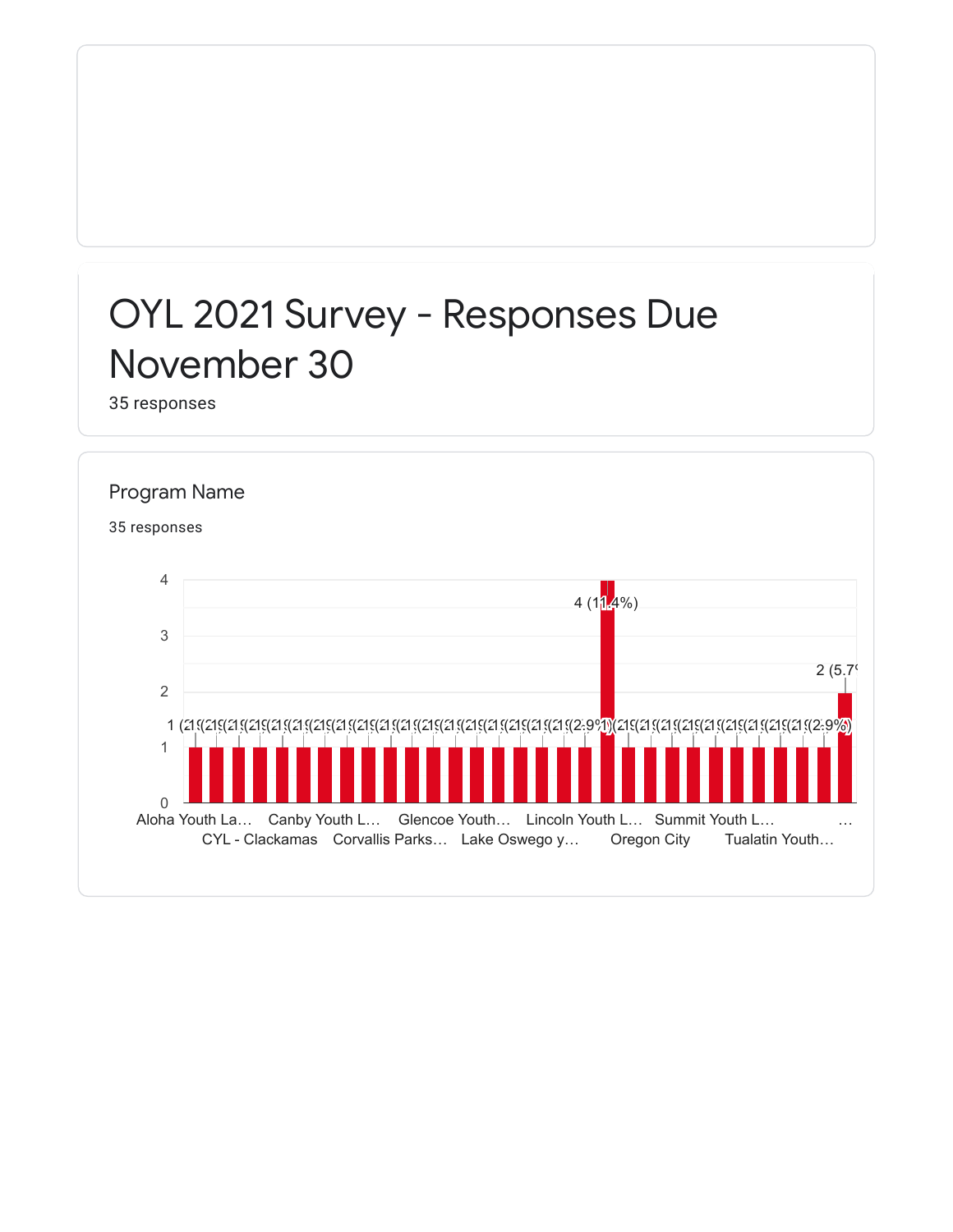| Name                |
|---------------------|
| 35 responses        |
| <b>Brook Bielen</b> |
| Chris LHommedieu    |
| <b>Tarin Denney</b> |
| Karin Sharp         |
| Dana Silvers        |
| Julie Petersen      |
| <b>Brad Ault</b>    |
| Eric Jackson        |
| <b>Will Harris</b>  |
|                     |

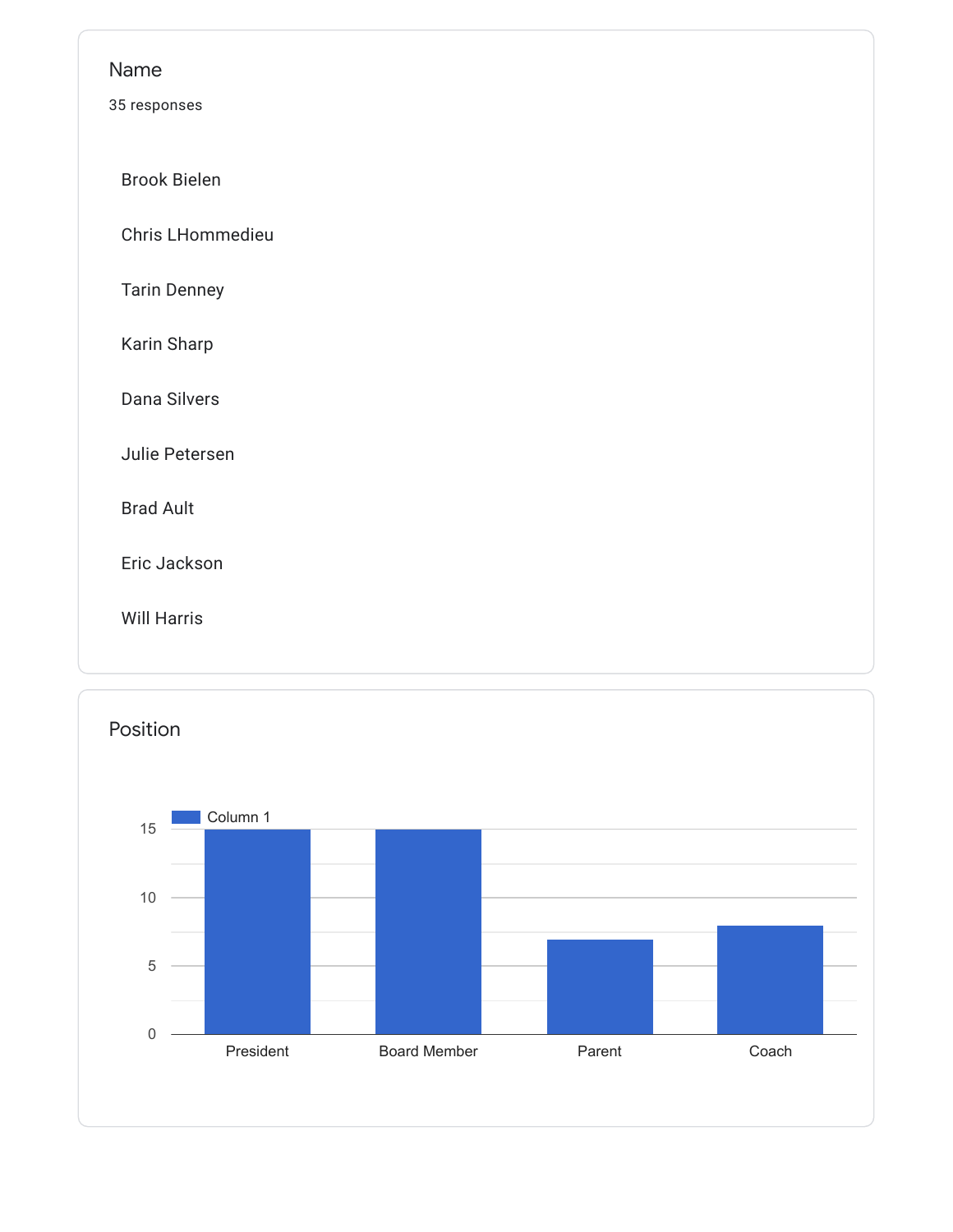

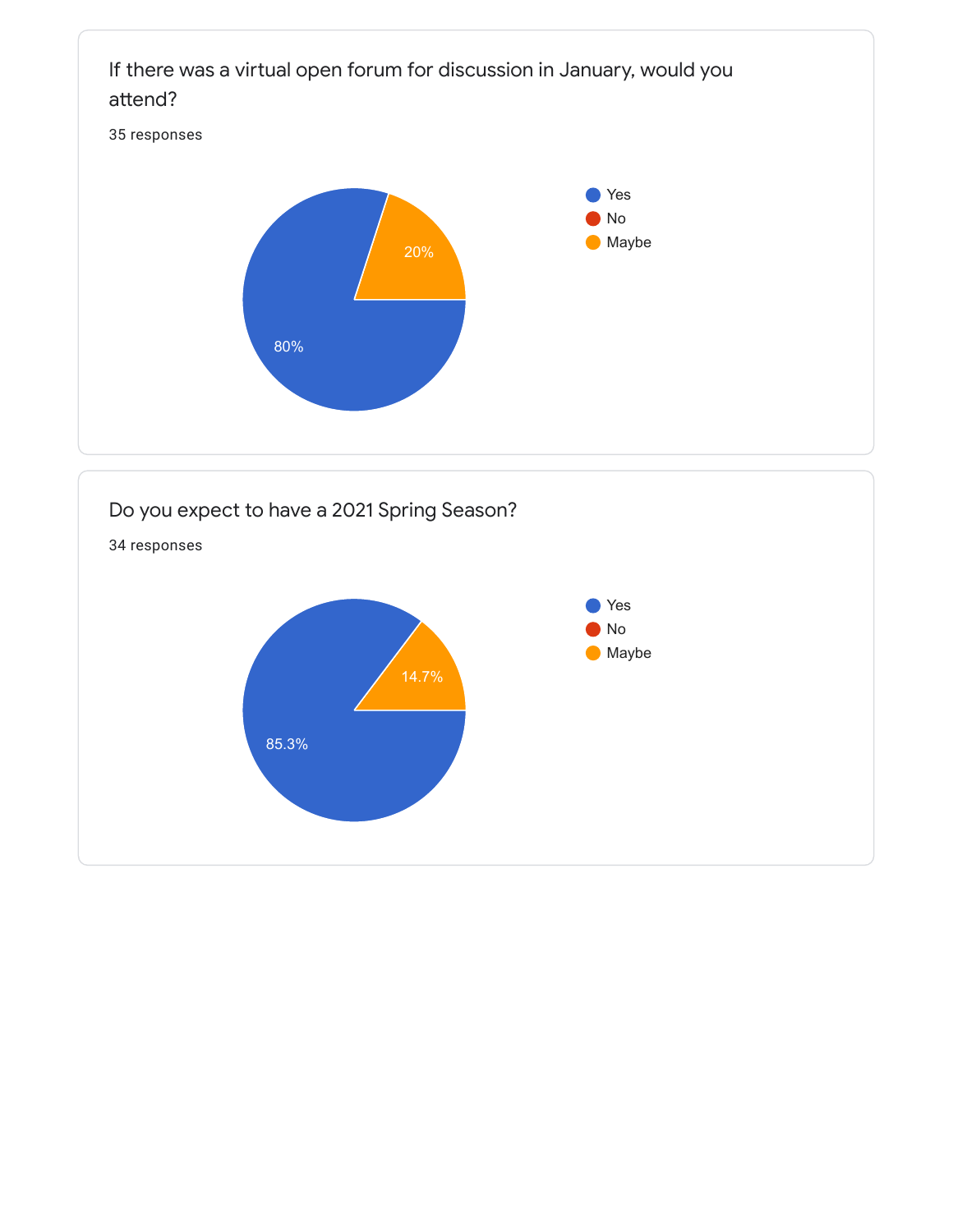

Would you attend tournaments in 2021 if they happen or would you prefer to play single games and doubleheaders each weekend instead?

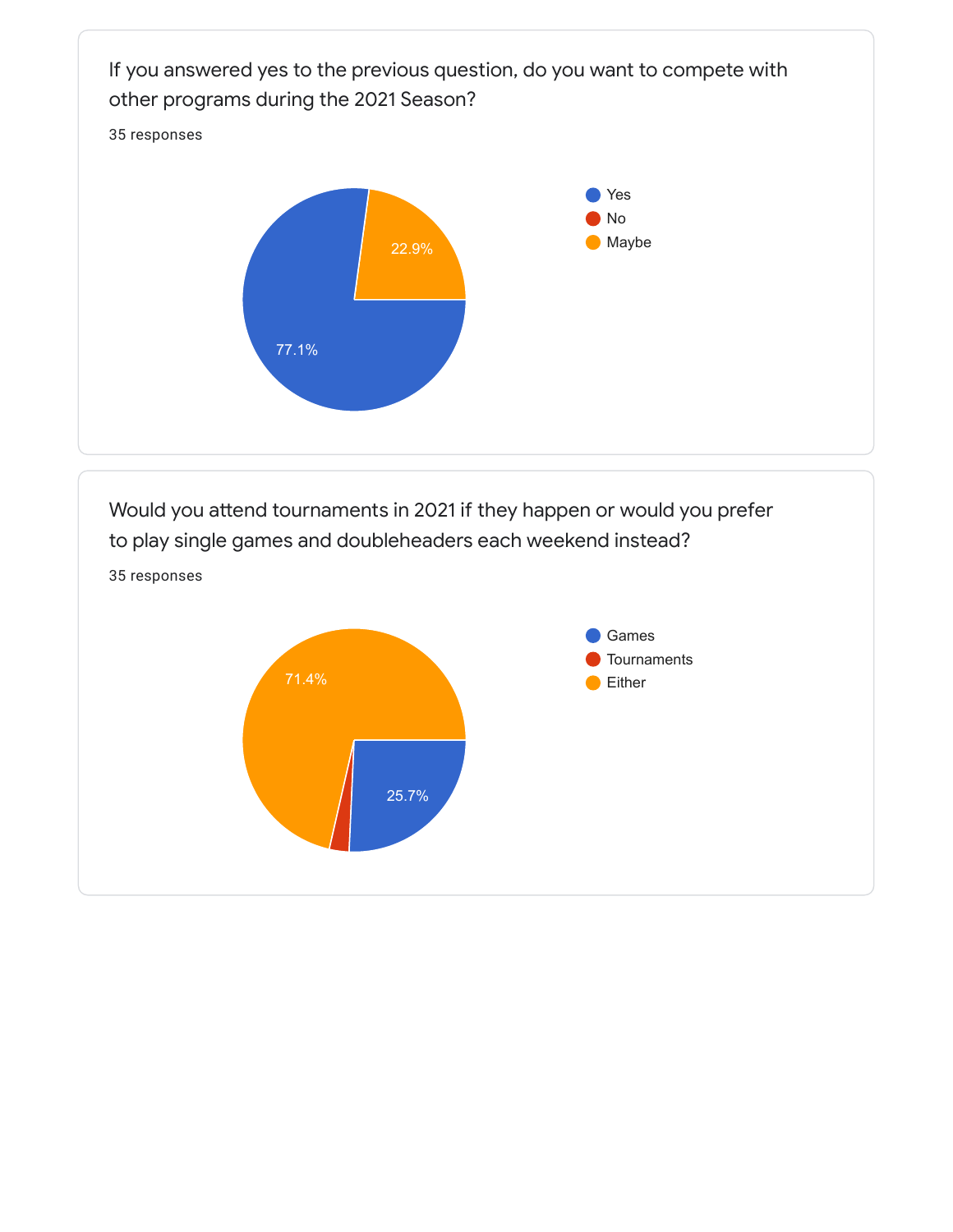

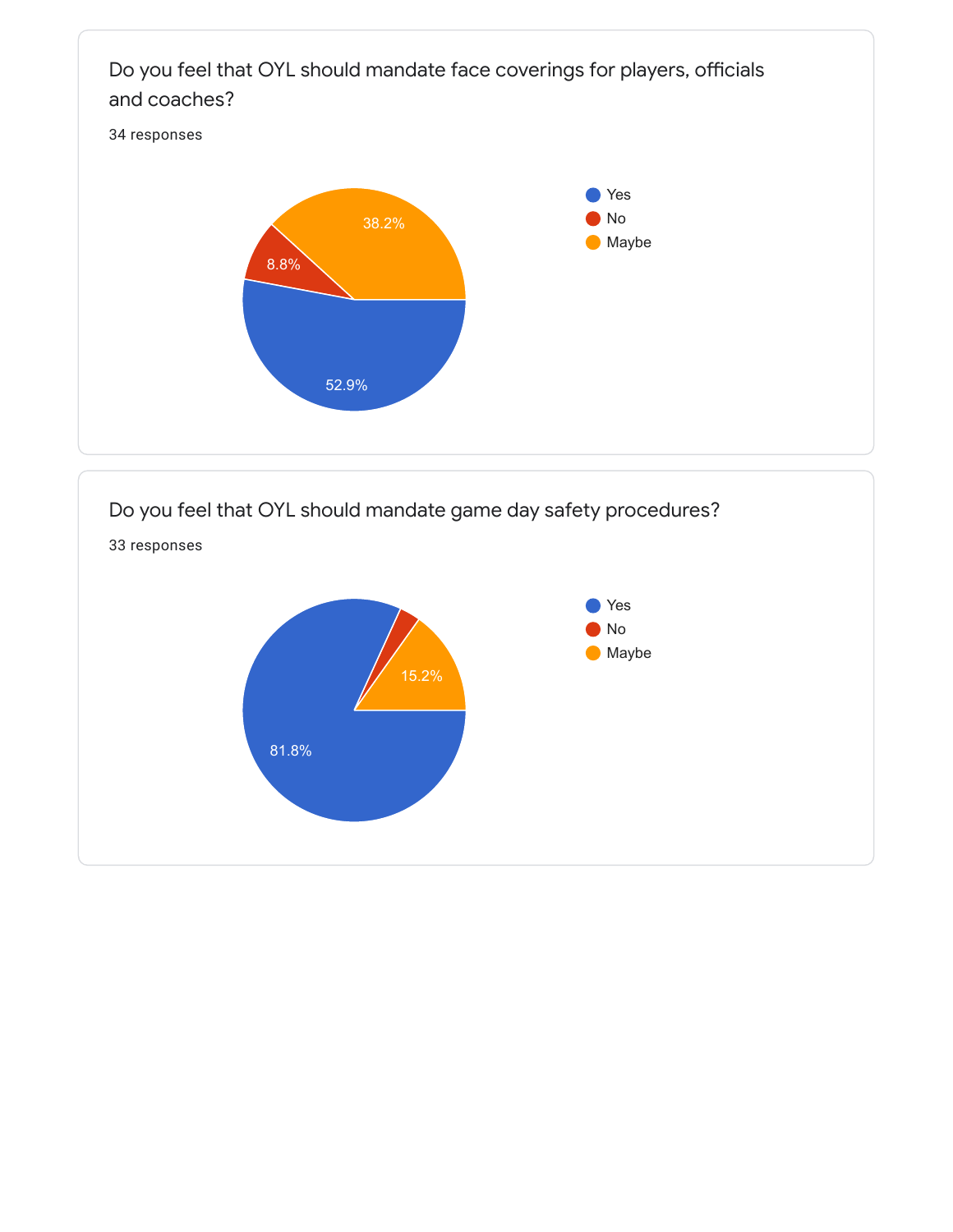

If OYL opted for non-contact or small sided competition in 2021 would you be open to that?

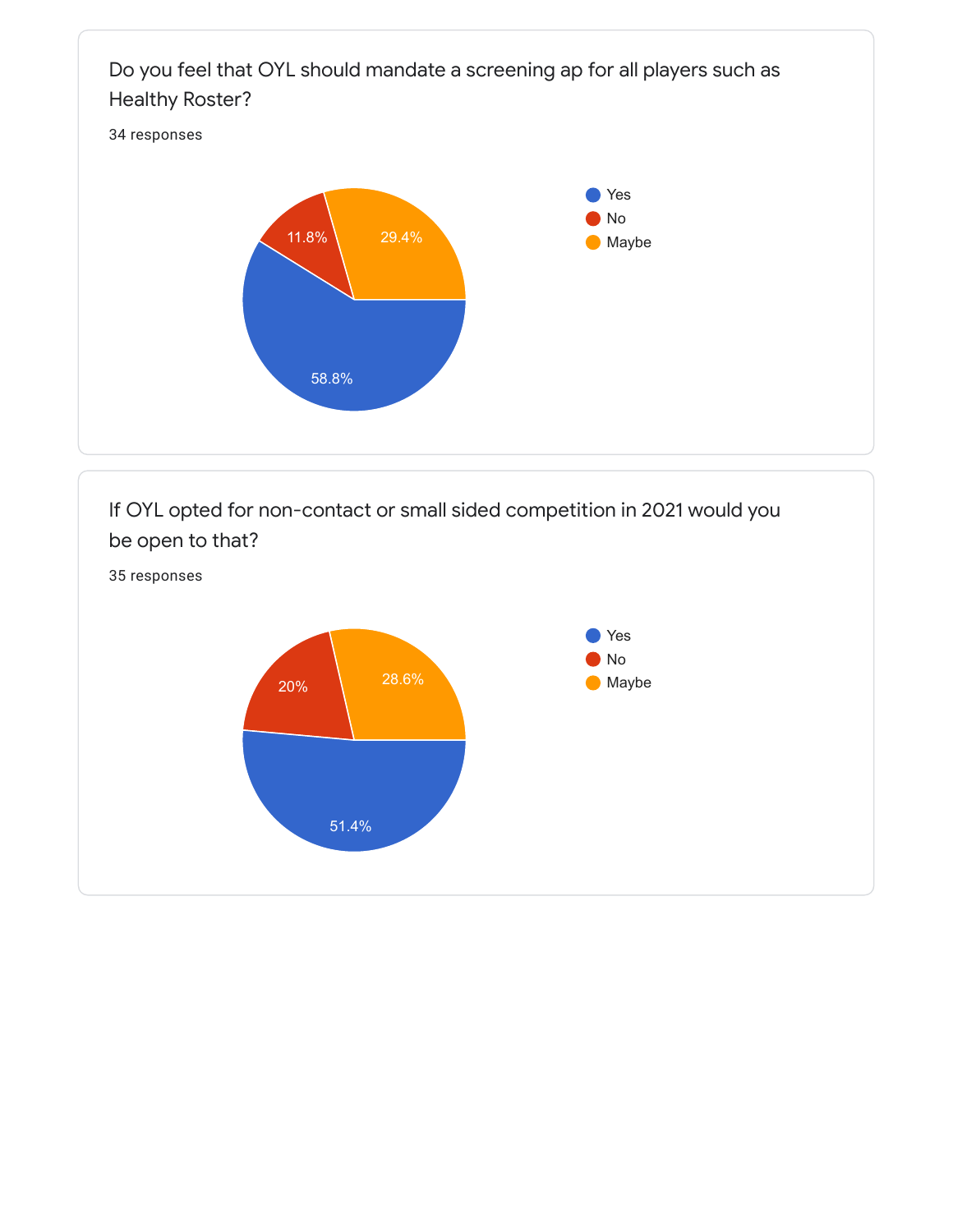## This is our proposed schedule for 2021 based on the information we have today. What do you think?

34 responses





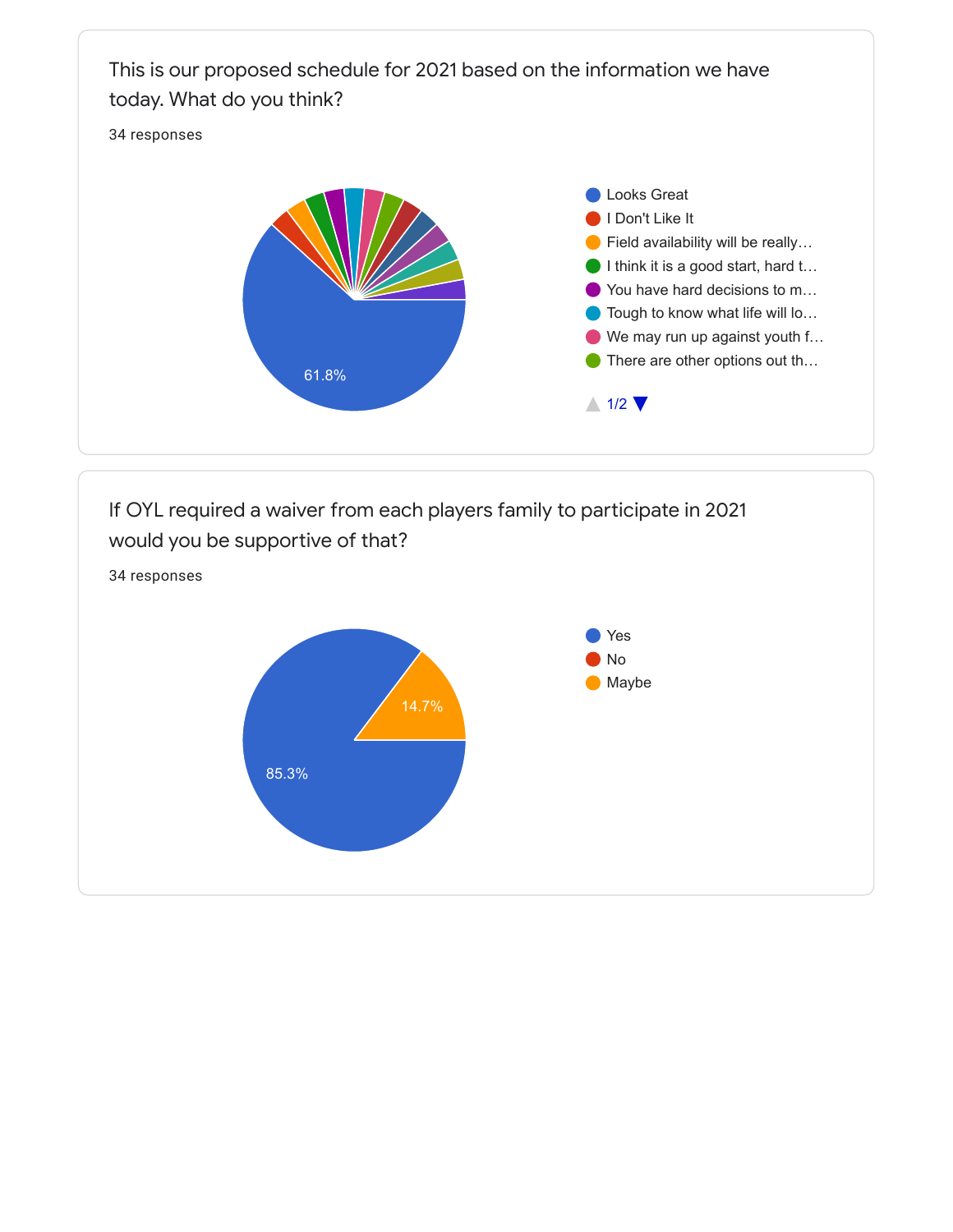

Do you anticipate being able to get fields for a spring season?

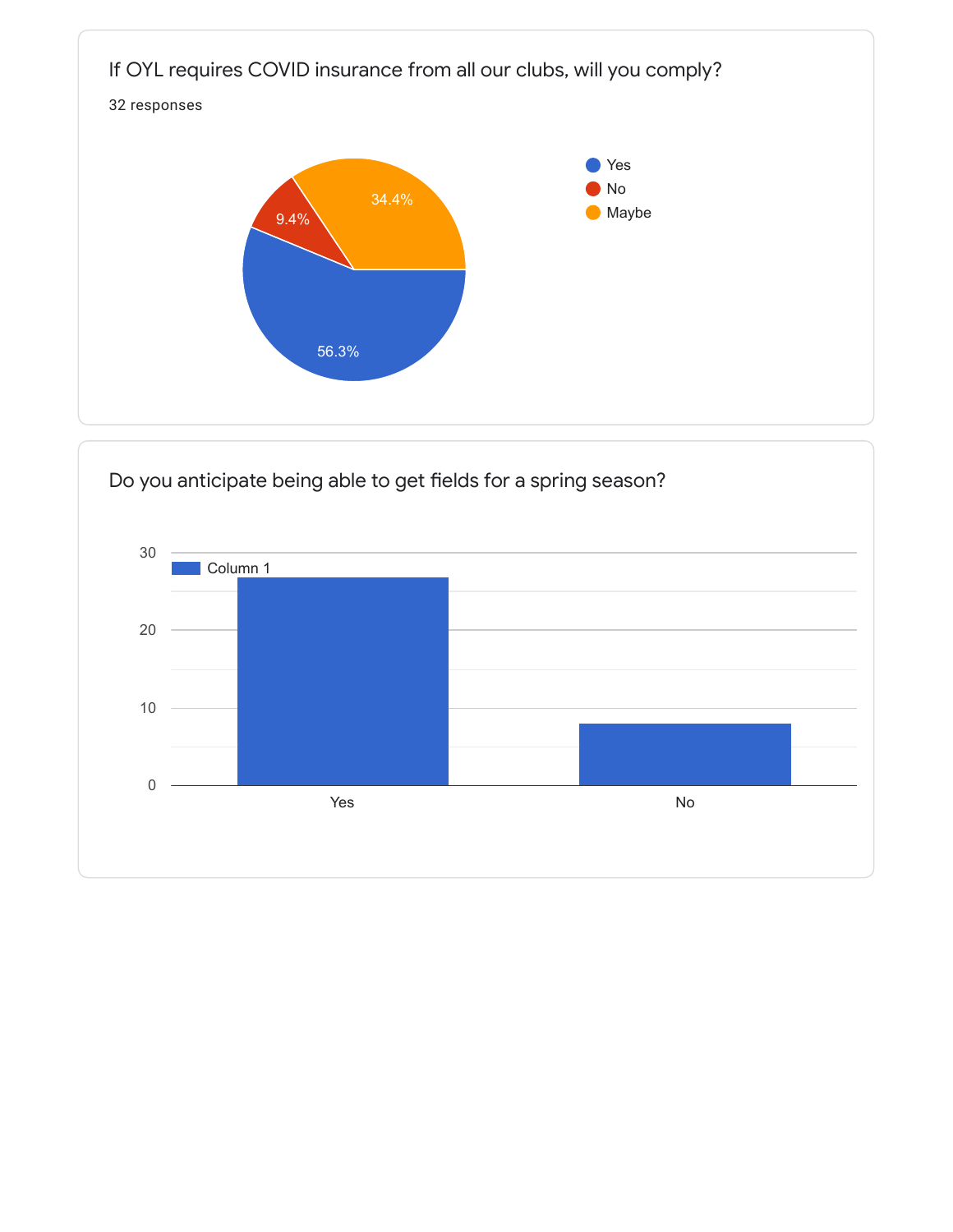

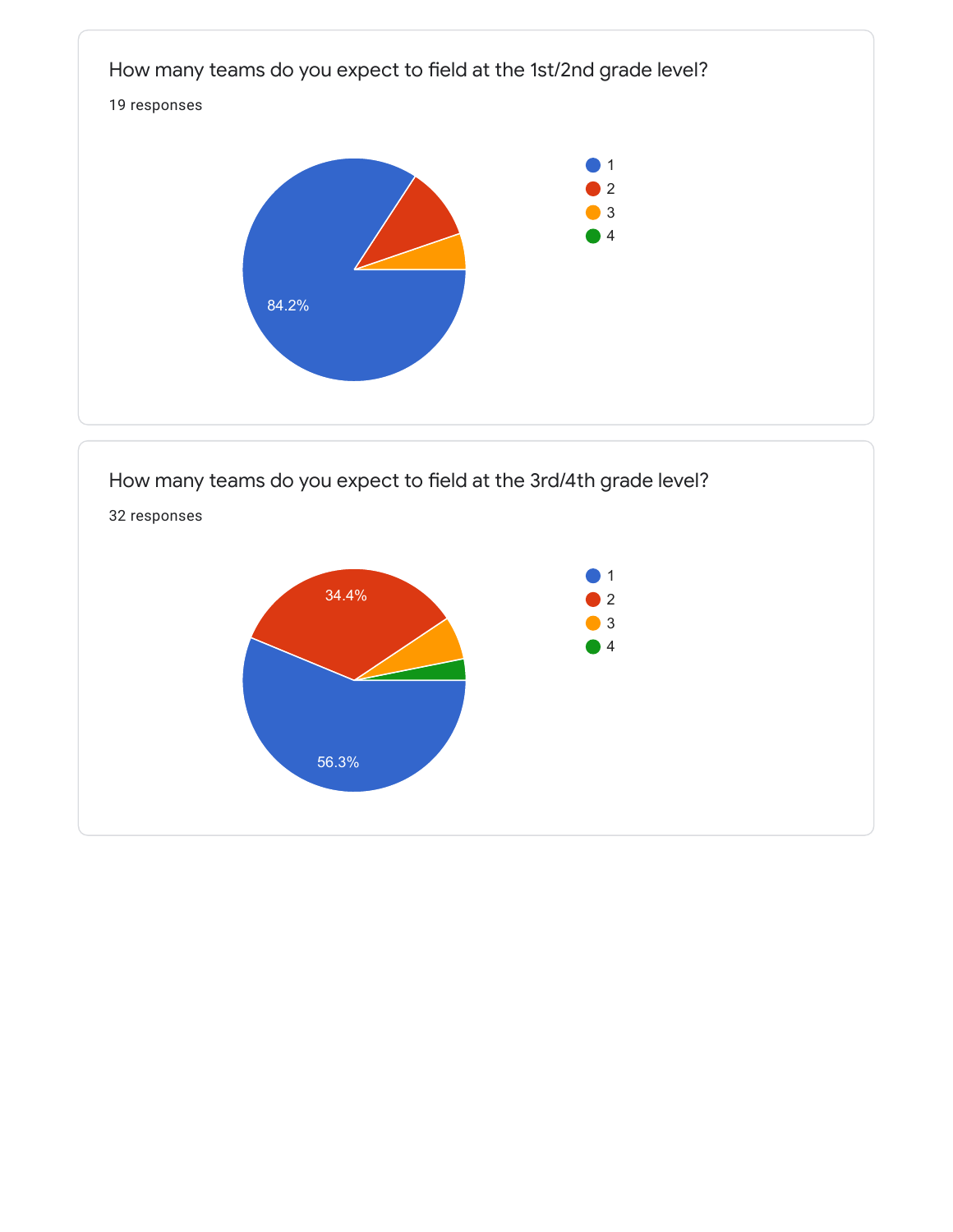

How many teams do you expect to field at the 7th/8th grade level?